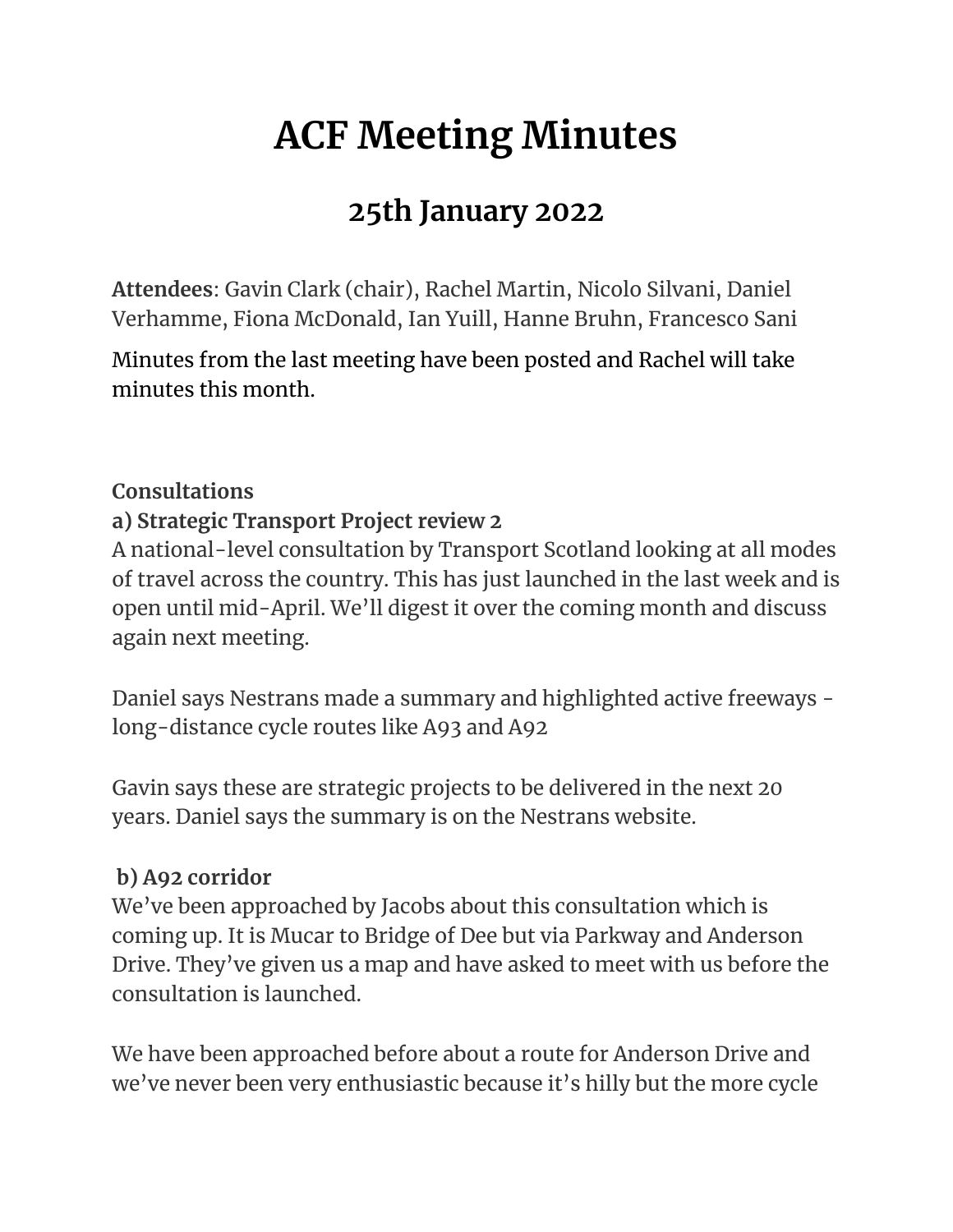paths the better as long as it doesn't replace a north-south route on King Street. It could act as a route to get to Hazlehead Park or the hospital or Robert Gordon. Hanne noted CTC Grampian had also been approached by Jacobs in the same way.

Fiona cycles regularly from Mannofield to the hospital and is not keen on cycleways next to dual carriageways as they're unpleasant compared with quieter roads. However, she also says joining up routes to important destinations is useful.

A bike path is to be built from Braemar to Invercauld. This is the first stage of a wider strategy to extend Deeside to Braemar. [https://online.aberdeenshire.gov.uk/apps/news/release.aspx?newsID=8](https://online.aberdeenshire.gov.uk/apps/news/release.aspx?newsID=8417) [417](https://online.aberdeenshire.gov.uk/apps/news/release.aspx?newsID=8417)

# **Engagement with ACC / Councillors**

We struggle a bit to find good ways to communicate with the council however last week Gavin attended the ActUp (Aberdeen City Transport User Partnership) meeting. These are monthly meetings that include people representing lots of travel modes including buses and taxis. Gavin says it provides quite a good venue to feed in ideas and points so one of us should go in the future.

The Make Aberdeen Accessible campaign was shared with the council so they could follow up on the problems we identified. Gavin wrote to Sandra Macdonald and Martin Ford but hasn't had a reply from either of them. If Gavin hasn't had a reply by the next ActUp meeting he'll raise it there.

Ian says in Aberdeen it would be really helpful from his point of view to rather than write to just one Councillor, to write to all five different groups. Don't just email the administration - email all of them. Gavin says the rationale for emailing Sandra is she's transport spokesperson.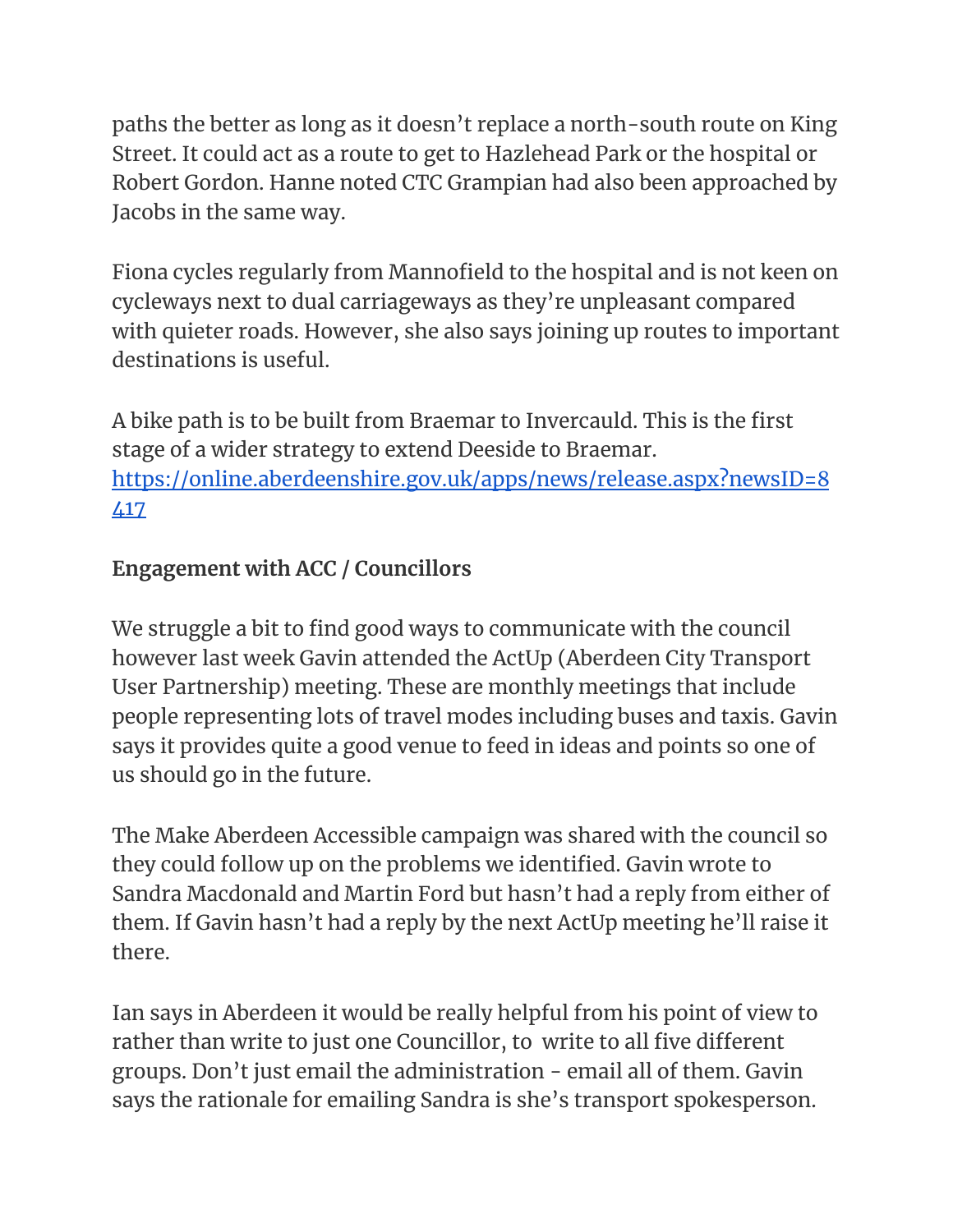Ian points out that we lose nothing in sending an email to five people rather than just one.

Gavin says we have the May 2022 elections coming up and the campaign group Pedal on Parliament (PoP) have worked on putting together messages including how best to engage Councillors and they also came to the same conclusion to email all party group leaders.

In the past, we've gone to individual parties and asked for their manifesto and we'll probably do something similar.

## **Campaigns and events update**

The No-idling campaign banner has been on loan in Newmachar and is about to go to Dyce. We have a waiting list of two or three other locations after that. It's mostly being displayed at primary schools.

Ian says he has raised this with council staff in the past. Here's the response he got:

*In relation to vehicle engine idling, at this moment in time any complaints of vehicle idling are investigated on a case by case basis.*

*This Service has run targeted initiatives to tackle idling vehicles at primary schools.*

*Current strategy is to educate drivers on the legislation and the benefits of not allowing engines to idle unnecessarily.*

*Information on current air quality levels in Aberdeen and what steps are being taken to improve air quality are available in the latest air quality progress report available at: https://www.aberdeencity.gov.uk/services/environment/air-quality-aberdee n/air-quality-reports*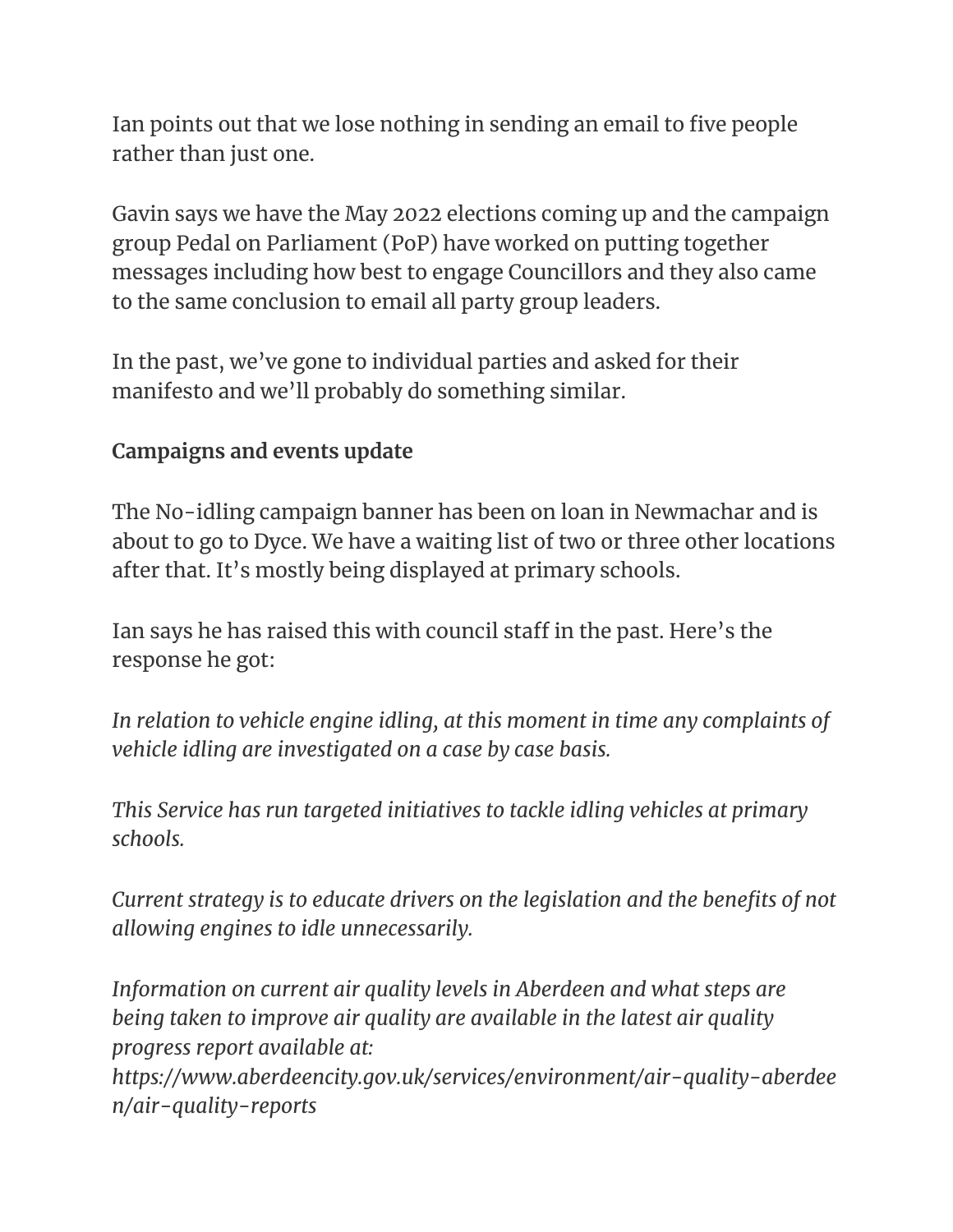*If your constituent would like to discuss specific engine idling issues that they have concerns about they can contact this service directly on 03000 200 292 and speak with an officer.*

Gavin asks why do City Wardens not have the powers to do enforcement while environmental health officers do but are too slim in numbers to have an impact?

Rachel asks whether the schools have noticed any success or change of behaviour with the banner? Gavin says he's had mixed feedback.

Francesco asks why the police can't deal with it and Rachel reads an email response she got from the police explaining they don't have the authority.

Gavin talks about Dundee council proposals to put in traffic bans around schools in Dundee.

# **Art project**

The application to Sustrans is underway and they're very supportive as is the council because the bridges over Deeside Way frequently suffer from graffiti. Nico suggests it could be included in the Nuart map.

# **Communications**

Gavin sent out a newsletter in December with a summary of our achievements in 2021. Daniel had responded and suggested we should make more use of Twitter. Hanne says there should be a way of linking social media accounts so when you share something on Facebook it adds it to Twitter. Ian says you can use a tool called Buffer. Gavin would be happy to put stuff on Instagram and is happy to do most of the Facebook stuff. Rachel will get back on Twitter. Nico will look into Buffer.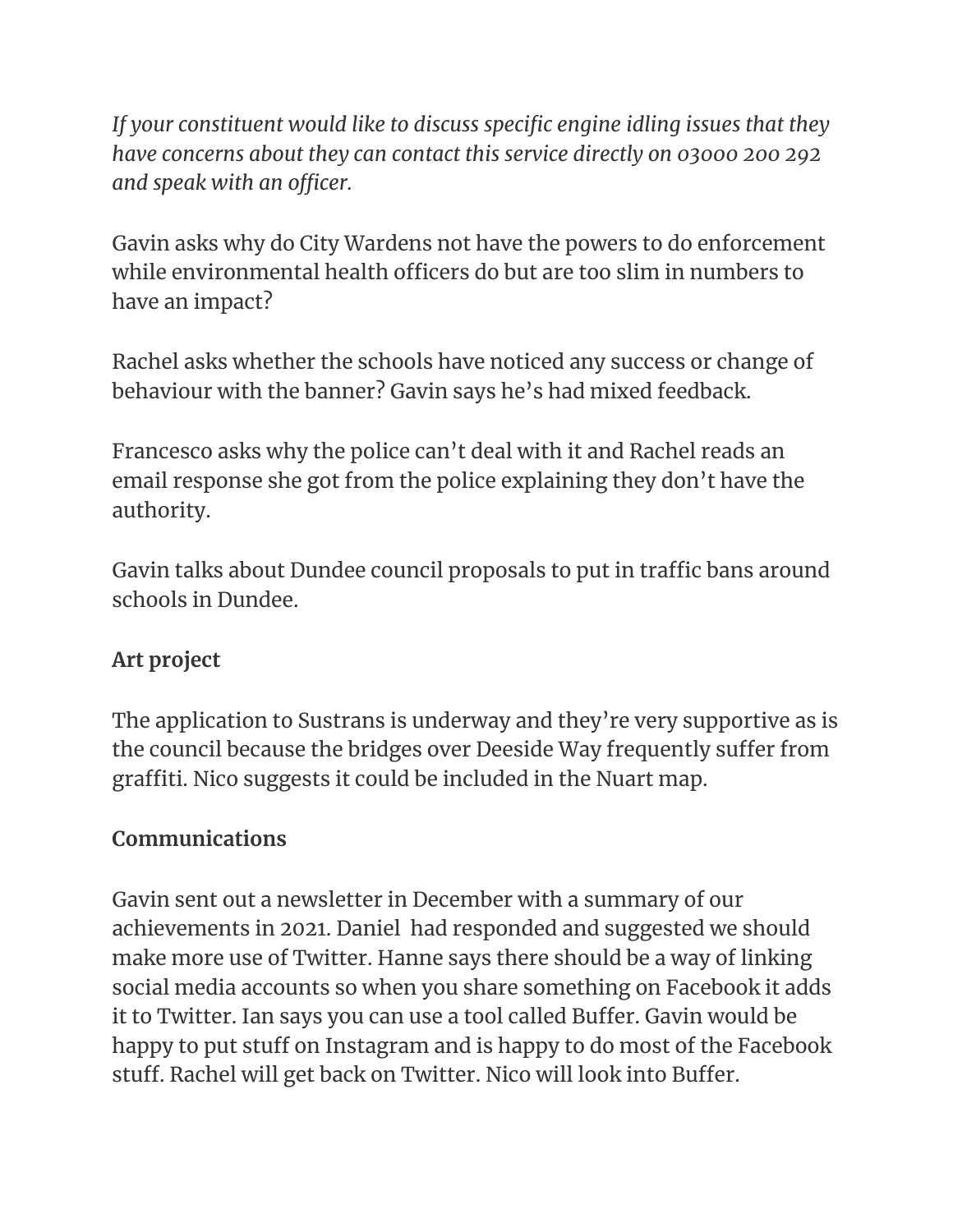Francesco asks about posting regular updates about Forum members - to highlight the variety of people who cycle and what type of cycling they do.

Gavin asks Hanne about the award she received and suggested she could be the first member to have a post about her. Francesco has also offered to write a profile

# **Any other business**

- 1. Grampian Cycle Partnership has its AGM next Monday. Gavin thinks one of us should go and will try to go next week.
- 2. Cycling without Age someone from the council is considering bringing it to Aberdeen and are asking for interested cyclists to get in touch. They didn't send it to us but Gavin wrote and requested they keep us in the loop.
- 3. Gavin has had three requests for more adult lessons for beginners. Rachel says we could potentially run it again over the summer.
- 4. We put in a planning objection for Deeside Brae a housing development off the Causey Mounth road, and it has been rejected.
- 5. Inquiry from a lady yesterday who was asking for bike lockers in or around Union Square. She didn't feel comfortable leaving her bike there without putting it in a locker. Could we email Network Rail and ask them to install some there? Nico says they're refurbishing the station so may be included as part of the development. Rachel will email Scotrail about it. No lockers as per here https://www.scotrail.co.uk/plan-your-journey/stations-and-facili ties/abd
- 6. Drive-through venue (Starbucks) at Queens Links is to be built in carpark. Gavin suggested we should object because it's a bad idea to design in car-dependence with drive-throughs at a time when we're trying to encourage active travel and healthy lifestyles. Consensus that we should object.
- 7. Francesco discusses hydrogen bus.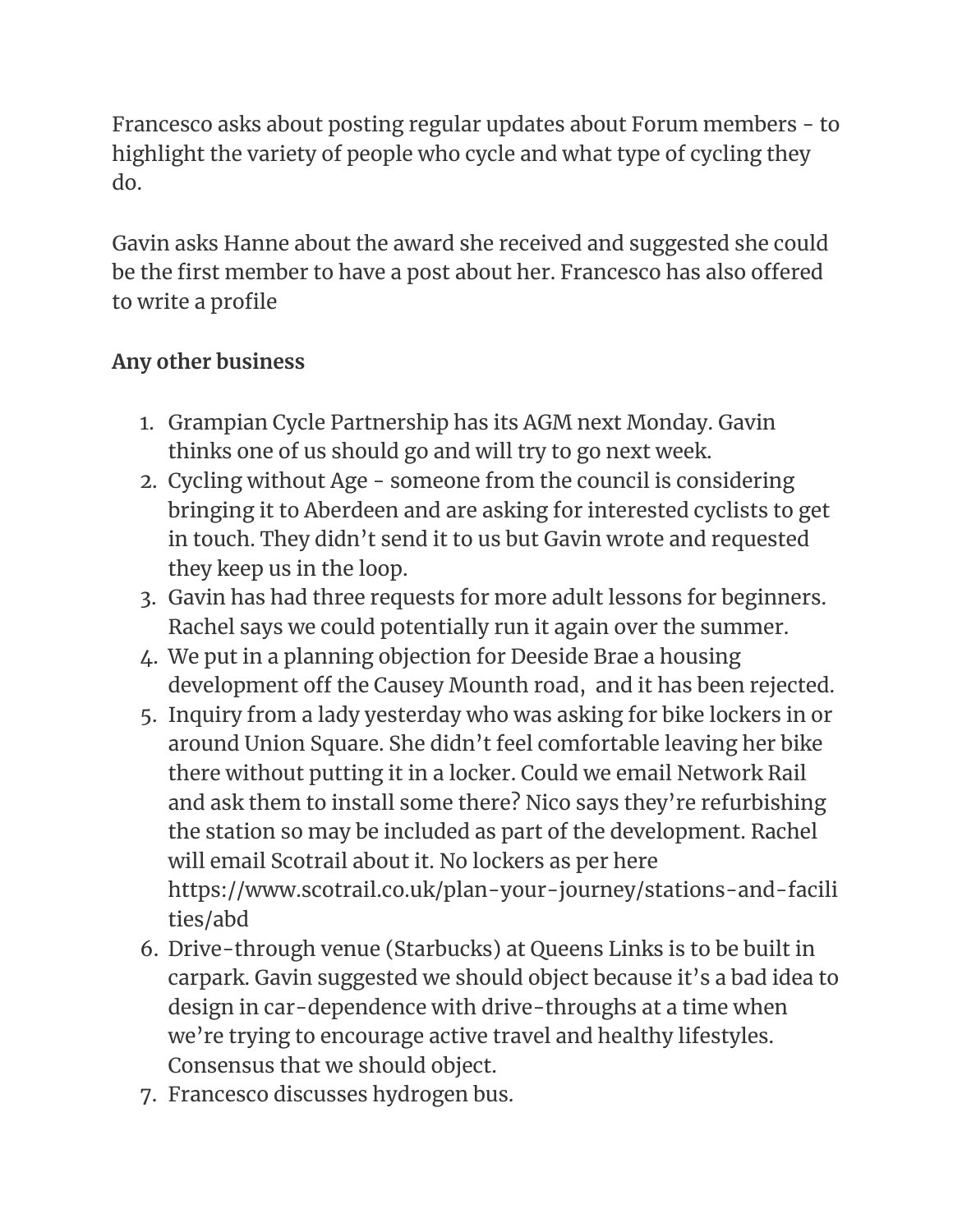8. Fiona asks Ian Yuill about his objection to pedestrianisation of Union Street? His response is that when the temporary closure was put in place it was done in response to a pandemic and would be removed when the public health emergency was lifted and they think the council should stick with what they said and have it removed. The current arrangement isn't working for a number of people in Aberdeen because the diversion isn't great. People with disabilities and older people are excluded from the city centre. The diversion route isn't very suitable for bus stops and it's a fair hike from Guild Street. He thinks temporary restrictions should be removed. What he wants is a city centre that's accessible to people and is a pleasant place to be so you're not breathing in diesel fumes or taking your life in your hands when crossing the road. Ian says he's in favour of pedestrianisation but when there are proper routes and bus stops for buses particularly on Bridge Street and Market Street. He doesn't want buses stopping to hold up other buses and cars. Gavin says he's sympathetic as he knows not everyone wants to cycle and public transport is an important part of the strategy. Gavin says the closed-off part of the road is not great as a shared space for cyclists.

Francesco asks about low-emission zone and congestion charges - Ian says it will come into play in 2022 but not with congestion charges. If we had road pricing it would disadvantage Aberdeen economically, unless implemented in other cities too.

Fiona appreciates the disadvantages to old people and disabled but there are many children who don't have a voice and we have to think of them too. Rachel agrees with Fiona and says she really appreciates that closed-off part of Union Street for both shopping and cycling because there are no cars and no fumes and she feels safe with her children.